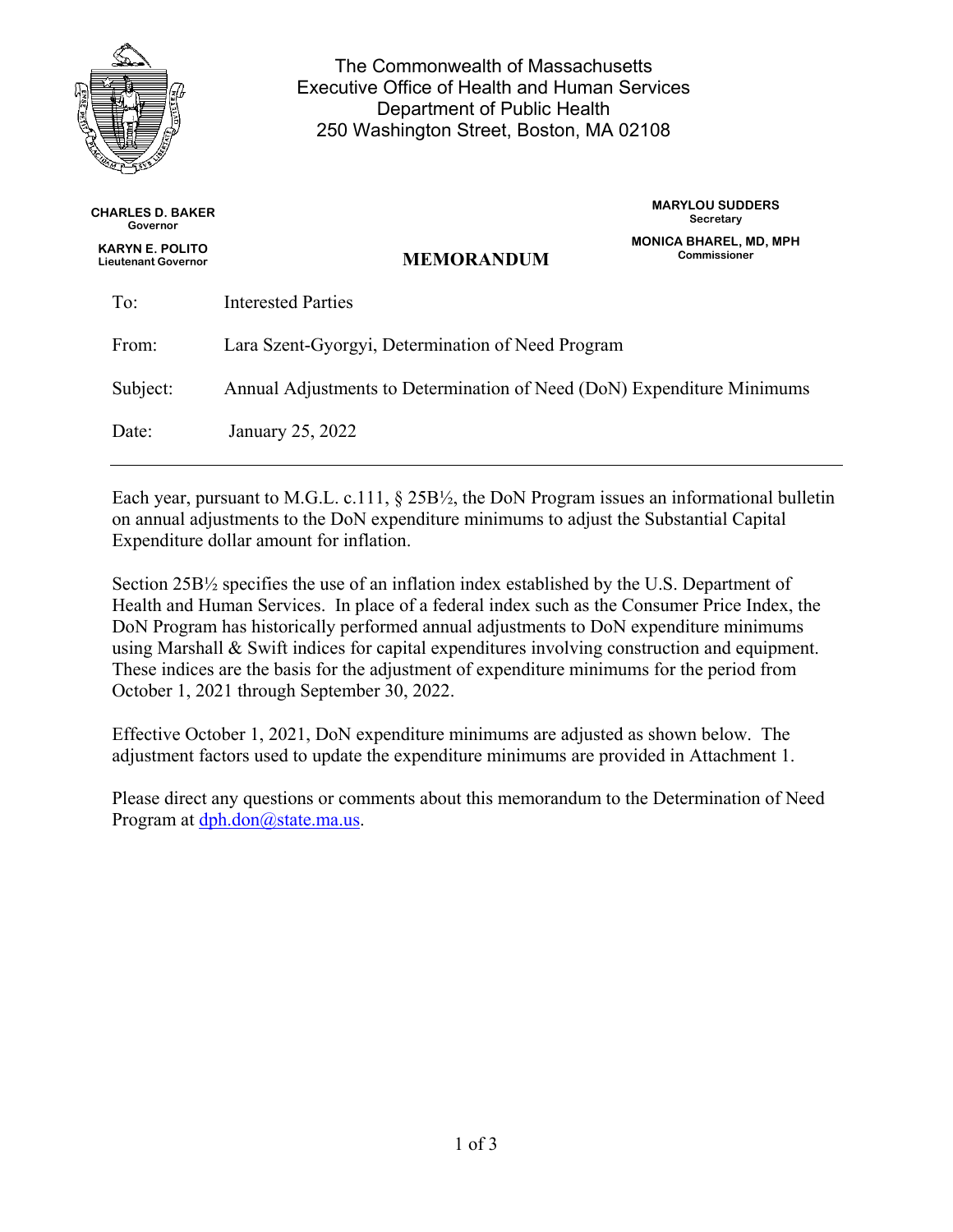| <b>Project Type</b>                                                                                                                                                                                                                                                                                                                                            | <b>Through</b><br>September 30,<br>2021 | <b>Effective</b><br>October 1,<br>2021 |
|----------------------------------------------------------------------------------------------------------------------------------------------------------------------------------------------------------------------------------------------------------------------------------------------------------------------------------------------------------------|-----------------------------------------|----------------------------------------|
| For the purchase of medical, diagnostic, or<br>therapeutic equipment acquired for use in a<br>location other than a health care facility.                                                                                                                                                                                                                      | \$289,419                               | \$317,754                              |
| For expenditures for and acquisitions of,<br>medical, diagnostic or therapeutic<br>equipment by or for health care facilities,<br>other than hospitals.                                                                                                                                                                                                        | \$1,042,245                             | \$1,144,288                            |
| For all other expenditures and acquisitions<br>by or for health care facilities, other than<br>hospitals (except expenditures or<br>acquisitions to replace previously approved<br>DoN-required Equipment or DoN-required<br>Services, or replacement of medical,<br>diagnostic, or therapeutic equipment that<br>was exempt from DoN review and<br>approval). | \$2,084,490                             | \$2,288,574                            |
| For expenditures and acquisitions made by<br>or for hospitals and comprehensive cancer<br>centers (except that major movable<br>equipment not otherwise defined by the<br>department as DoN-required Equipment or<br>DoN-required Services shall not require a<br>DoN and shall not be included in the<br>calculation of the expenditure minimum).             | \$19,538,773                            | \$21,451,737                           |
| For expenditures and acquisitions concerned<br>solely with outpatient services other than<br>ambulatory surgery and not otherwise<br>defined by the department as DoN-required<br>Equipment or DoN-required Services.                                                                                                                                          | \$31,868,433                            | \$34,988,545                           |

## **Minimum Capital Expenditure Requiring Determination of Need**